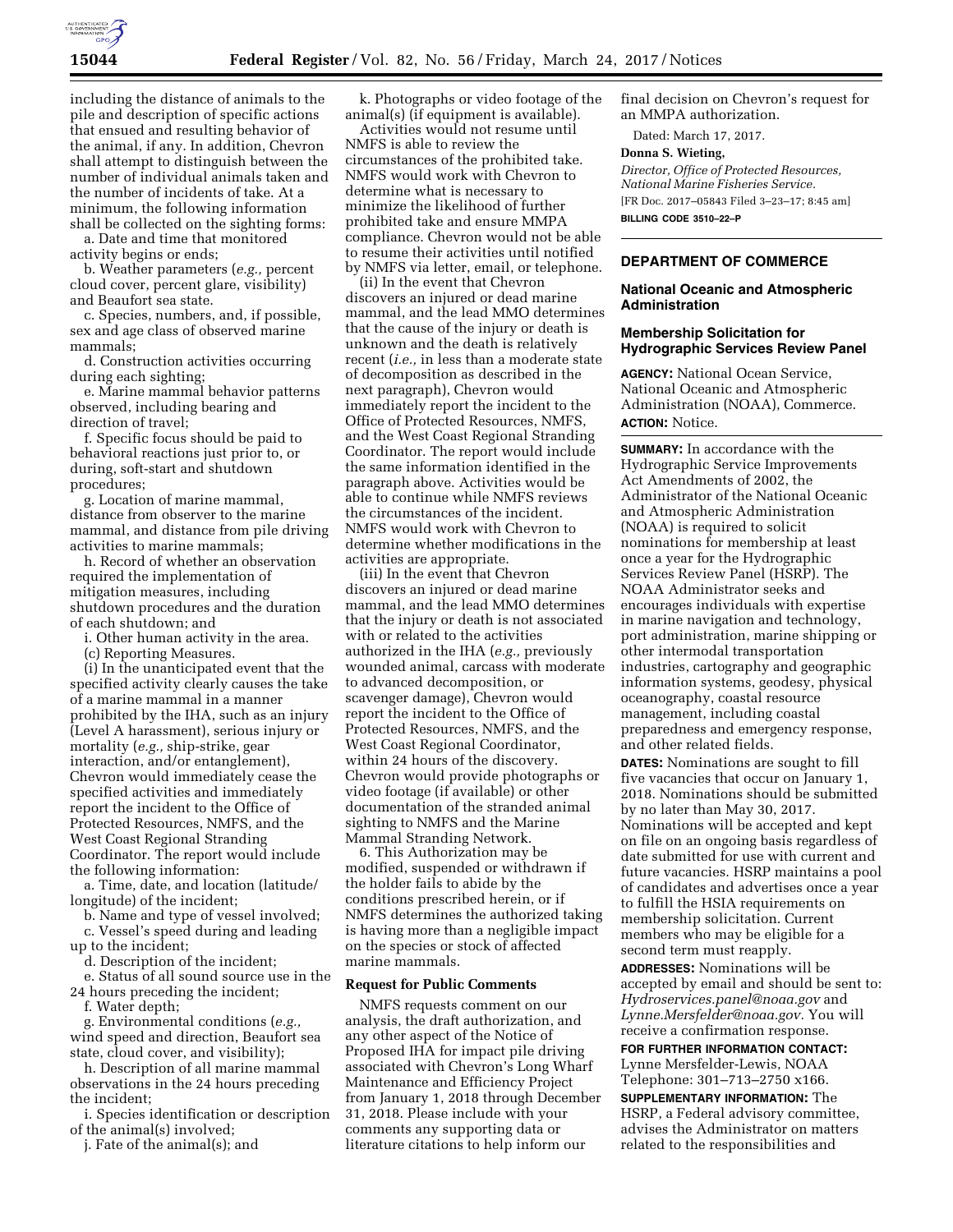authorities set forth in section 303 of the Hydrographic Services Improvement Act and such other appropriate matters as the Administrator refers to the Panel for review and advice. Those responsibilities and authorities include, but are not limited to: Acquiring and disseminating hydrographic data and providing hydrographic services, as those terms are defined in the Act; promulgating standards for hydrographic data and services; ensuring comprehensive geographic coverage of hydrographic services; and testing, developing, and operating vessels, equipment, and technologies necessary to ensure safe navigation and maintain operational expertise in hydrographic data acquisition and hydrographic services.

The Act states ''the voting members of the Panel shall be individuals who, by reason of knowledge, experience, or training, are especially qualified in one or more of the disciplines and fields relating to hydrographic data and hydrographic services, marine transportation, port administration, vessel pilotage, coastal and fishery management, and other disciplines as determined appropriate by the Administrator.'' The NOAA Administrator seeks and encourages individuals with expertise in marine navigation and technology, port administration, marine shipping or other intermodal transportation industries, cartography and geographic information systems, geodesy, physical oceanography, coastal resource management, including coastal preparedness and emergency response, and other related fields. To apply for membership on the Panel, applicants are requested to submit the following five items and respond to five questions. The entire package should be a maximum length of eight pages or fewer. NOAA is an equal opportunity employer.

(1) A cover letter that responds to the five questions listed below and serves as a statement of interest to serve on the panel. Please see ''Short Response Questions'' below.

(2) Highlight the nominee's specific area(s) of expertise relevant to the purpose of the Panel from the list in the **Federal Register** Notice.

(3) A current resume.

(4) A short biography of 400 to 500 words.

(5) The nominee's full name, title, institutional affiliation, mailing address, email, phone, fax and contact information.

### **Short Response Questions**

(1) List the area(s) of expertise, as listed above, which you would best represent on this Panel.

(2) List the geographic region(s) of the country with which you primarily associate your expertise.

(3) Describe your leadership or professional experiences which you believe will contribute to the effectiveness of this panel.

(4) Describe your familiarity and experience with NOAA navigation data, products, and services.

(5) Generally describe the breadth and scope of stakeholders, users, or other groups whose views and input you believe you can share with the panel.

Under 33 U.S.C. 883a, *et seq.,*  NOAA's National Ocean Service (NOS) is responsible for providing nautical charts and related information for safe navigation. NOS collects and compiles hydrographic, tidal and current, geodetic, and a variety of other data in order to fulfill this responsibility. The HSRP provides advice on current and emerging oceanographic and marine science technologies relating to operations, research and development; and dissemination of data pertaining to:

(a) Hydrographic surveying;

(b) shoreline surveying;

(c) nautical charting;

(d) water level measurements;

(e) current measurements;

(f) geodetic measurements;

(g) geospatial measurements;

(h) geomagnetic measurements; and (i) other oceanographic/marine related sciences.

The Panel has fifteen voting members appointed by the NOAA Administrator in accordance with 33 U.S.C. 892c. Members are selected on a standardized basis, in accordance with applicable Department of Commerce guidance. The Co-Directors of the Center for Coastal and Ocean Mapping/Joint Hydrographic Center and two other NOAA employees serve as nonvoting members of the Panel. The Director, NOAA Office of Coast Survey, serves as the Designated Federal Official (DFO).

Voting members are individuals who, by reason of knowledge, experience, or training, are especially qualified in one or more disciplines relating to hydrographic surveying, tides, currents, geodetic and geospatial measurements, marine transportation, port administration, vessel pilotage, coastal or fishery management, and other oceanographic or marine science areas as deemed appropriate by the Administrator. Full-time officers or employees of the United States may not be appointed as a voting member. Any

voting member of the Panel who is an applicant for, or beneficiary of (as determined by the Administrator) any assistance under 33 U.S.C. 892c shall disclose to the Panel that relationship, and may not vote on any other matter pertaining to that assistance.

Voting members of the Panel serve a four-year term, except that vacancy appointments are for the remainder of the unexpired term of the vacancy. Members serve at the discretion of the Administrator and are subject to government ethics standards. Any individual appointed to a partial or full term may be reappointed for one additional full term. A voting member may serve until his or her successor has taken office. The Panel selects one voting member to serve as the Chair and another to serve as the Vice Chair. The Vice Chair acts as Chair in the absence or incapacity of the Chair but will not automatically become the Chair if the Chair resigns. Meetings occur at least twice a year, and at the call of the Chair or upon the request of a majority of the voting members or of the Administrator. Voting members receive compensation at a rate established by the Administrator, not to exceed the maximum daily rate payable under section 5376 of title 5, United States Code, when engaged in performing duties for the Panel. Members are reimbursed for actual and reasonable expenses incurred in performing such duties.

### **Individuals Selected for Panel Membershp**

Upon selection and agreement to serve on the HSRP Panel, you become a Special Government Employee (SGE) of the United States Government. 18 U.S.C. 202(a) an SGE(s) is an officer or employee of an agency who is retained, designated, appointed, or employed to perform temporary duties, with or without compensation, not to exceed 130 days during any period of 365 consecutive days, either on a fulltime or intermittent basis. After the selection process is complete, applicants selected to serve on the Panel must complete the following actions before they can be appointed as a Panel member:

(a) Security Clearance (on-line Background Security Check process and fingerprinting conducted through NOAA Workforce Management); and

(b) Confidential Financial Disclosure Report—As an SGE, you are required to file a Confidential Financial Disclosure Report to avoid involvement in a real or apparent conflict of interest. You may find the Confidential Financial Disclosure Report at the following Web